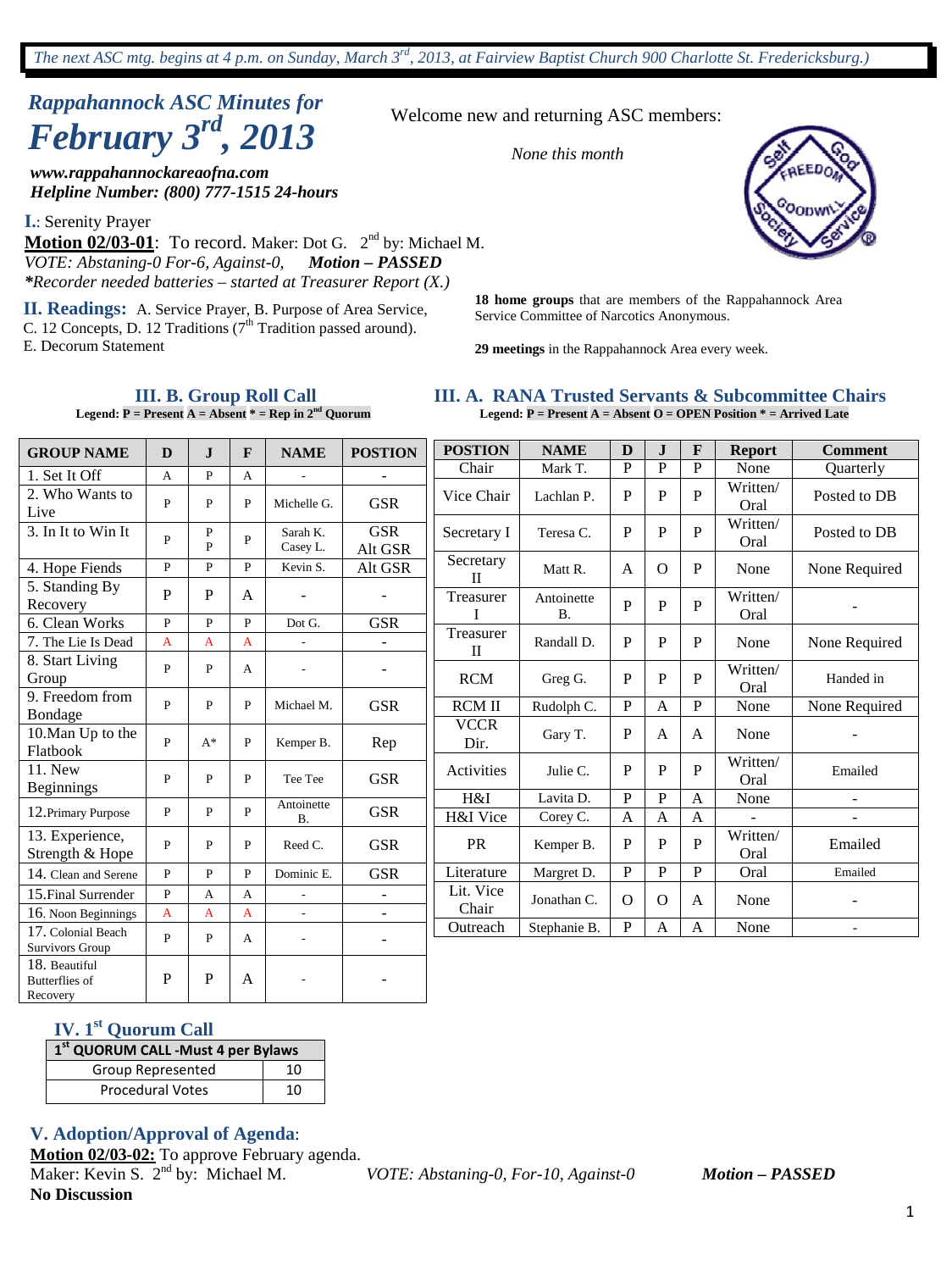#### **VI. Approval of Minutes**: **Motion 12/02-03 & 02/03-03:** To approve December minutes. Maker: UNK  $2^{nd}$  by: UKN  $1^{st}$  VOTE: Abstaning-7, For-7, Against-0 1st *VOTE: Abstaning-7, For-7, Against-0 2nd VOTE: Abstaning-4, For-6, Against-0 Motion – PASSED* **Motion 02/03-04:** To approve January minutes. Maker: UNK 2nd by: UKN *VOTE: Abstaning-0, For-10, Against-0 Motion – PASSED* **No Discussion**

### **VII.-XI. Administrative Reports**

**VII. Secretary Report I**: Given by Secretary I, Teresa C.

Good afternoon,

GSRs please be sure to get your group donations to Randall so he can get receipts to you by the end of area.

I am so grateful that Matt R. has stepped up to be our new Secretary II! He and I met yesterday at my house to do all the printing for today as well as trained on keeping the box needs kept up for each month. As Matt does not have access to the drop box please email him any documents you need printed. He will be continue to learn his duties for the next couple of months, then in April he will start to train on compiling and writing the minutes. This will be a gradually transition of him taking on more minutes aka Sec I duties while I do more Sec II responsibilities in prep for him to be ready for Sec I in Feb 2014. Having said this we will be actively seeking a Sec II come Dec of 2013. I know it is a long time out, but it's the plan, just for today.

You did not receive copies of the 2013 excel budget that was discussed last month. Upon my reviewed I noticed input budget total and math errors on Jan 16<sup>th</sup>. I requested via email that our Treasurer team, chair and vice chair review to confirm as I did not want to cost our area money on printing if the budget was not correct. On Jan  $17<sup>th</sup>$  errors were confirmed as well as our literature on hand amount requested last month was given to be included in the budget. The amount was \$1,187.60.

Last month we discussed supporting each other to ensure we all have what they need to do our duties. In September of 2012, one month after Antoinette was elected to move from Treasurer II to I, I took on the task of emailing her the excel template for the yearly and monthly Treasurer Reports as she did not have access to the DropBox where these documents were archived. I did email her these documents on Sept.  $8<sup>th</sup>$ , one week after the request was made at the Sept. ASC meeting. I also received an email back from her "Thank you so much that will be helpful." on Sept.  $12<sup>th</sup>$ . I was again requested by the Antoinette at a NA meeting the Friday before the October ASC to forward them again to her. I did so. At the Nov ASC meeting I sent these documents to Christopher, former Sec II as he and Antoinette discussed during that meeting him assisting her in using the excel templates. Per our discussion last month I again sent he excel template for the yearly and monthly Treasurer Reports and they were successfully received by our Treasury Team on Jan 7<sup>th</sup>. Just for the sake of the written record – 4 times I emailed them in 6 months.

January minutes were successfully sent within 2 weeks on Jan  $20<sup>th</sup>$  at 9pm.

I also updated the Literature Order form per our discussion last month – added Living Clean and increased the cost of the Tri-Plate medallion. The forms were also emailed in pdf format, hard copies in your folders and uploaded to the DropBox. I believe our PR Chair updated the form on our website.

Given the transfer of funds for printing from other subcommittees to accurately account the Secretary Budget I created tracking excel sheets that I uploaded to the Secretary folder on the Drop Box. Last month in incorrectly reported that we printed 925 sheets, we printed 835 pages for a cost of \$49.20. \$27.90 of this is from the Chair, Lit and RCM budgets. The correct ending balance for January was \$130 given the ink and paper expenses of \$157.49. This month we printed 220 pages for a cost of \$13.20. \$3.60 of which was from the Chair & Lit budgets. We were down to our last blk and color ink cartridge, no envelopes or paperclips thus I will be putting in a motion for reimbursement today for \$64.65. End balance for Feb is \$48.95. If printing remains as it did this month – typical with no extra requests the current ink reserves will last for 6 months, until Aug 2013. However, given the printing projection budgets, estimates state we still have approx. \$700 available for printing. I will include these figures in excel format in the Feb minutes for your review, should you have any questions. Having said this I do not yet think we need to increase the Secretary Budget. Thanks for allowing me to serve.

**Discussion:** (Sarah K.) *Am I missing printed documents?* (Teresa C.) *No, I do have one copy of the sheets printed if you would like to see them but I opted to include them in the minutes so that each group could see them vs. printing and costing the area money. Is that okay?* (Sarah K.) *Yes, I just wanted to make sure I wasn't missing any copies.*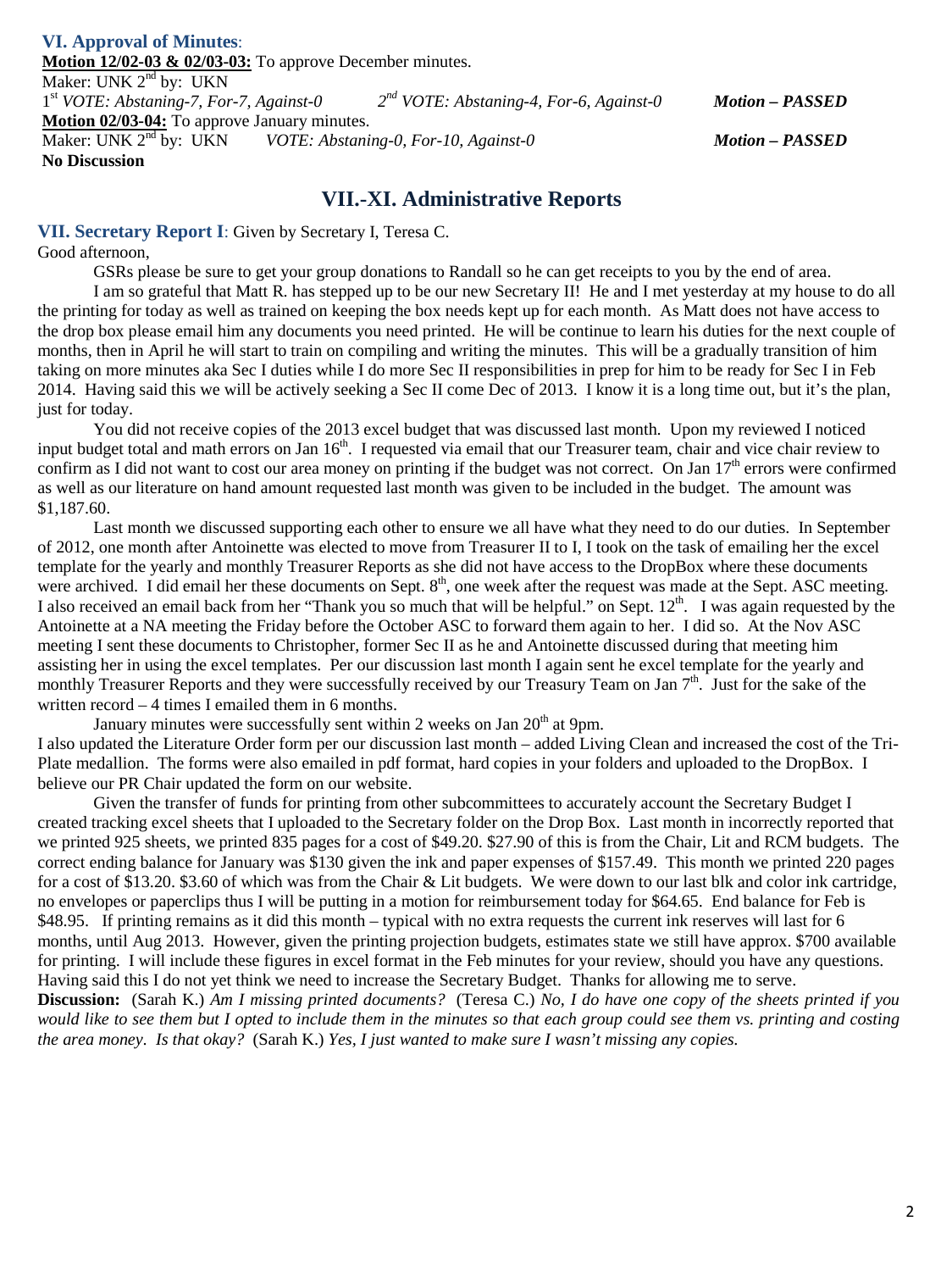# **VII.-XI. Administrative Reports** *(continued)*

#### **VII. Secretary Report I** *(continued)*: Given by Secretary I, Teresa C.

| <b>SECRETARY</b> |                                                                          |                                                                                                         |                                                                                                  |                                                                                                                                                                                                                                                                                                                                                                                                                                                                                                                      | 2013 BUDGETED EXPENSES                                                                                                                     |                                                                                                                                        |                                                              |                                                                                                                                                                                                                                                                                                                                                    |            |                                                                                                     |                                                                                            |                                                                                                                                                                                                                                                                  |
|------------------|--------------------------------------------------------------------------|---------------------------------------------------------------------------------------------------------|--------------------------------------------------------------------------------------------------|----------------------------------------------------------------------------------------------------------------------------------------------------------------------------------------------------------------------------------------------------------------------------------------------------------------------------------------------------------------------------------------------------------------------------------------------------------------------------------------------------------------------|--------------------------------------------------------------------------------------------------------------------------------------------|----------------------------------------------------------------------------------------------------------------------------------------|--------------------------------------------------------------|----------------------------------------------------------------------------------------------------------------------------------------------------------------------------------------------------------------------------------------------------------------------------------------------------------------------------------------------------|------------|-----------------------------------------------------------------------------------------------------|--------------------------------------------------------------------------------------------|------------------------------------------------------------------------------------------------------------------------------------------------------------------------------------------------------------------------------------------------------------------|
|                  |                                                                          |                                                                                                         |                                                                                                  |                                                                                                                                                                                                                                                                                                                                                                                                                                                                                                                      |                                                                                                                                            |                                                                                                                                        |                                                              |                                                                                                                                                                                                                                                                                                                                                    |            |                                                                                                     |                                                                                            |                                                                                                                                                                                                                                                                  |
|                  |                                                                          |                                                                                                         |                                                                                                  |                                                                                                                                                                                                                                                                                                                                                                                                                                                                                                                      |                                                                                                                                            | annual budget:                                                                                                                         | -S.                                                          | 240.00                                                                                                                                                                                                                                                                                                                                             |            |                                                                                                     |                                                                                            |                                                                                                                                                                                                                                                                  |
|                  |                                                                          |                                                                                                         |                                                                                                  |                                                                                                                                                                                                                                                                                                                                                                                                                                                                                                                      |                                                                                                                                            |                                                                                                                                        |                                                              |                                                                                                                                                                                                                                                                                                                                                    |            |                                                                                                     |                                                                                            |                                                                                                                                                                                                                                                                  |
|                  |                                                                          |                                                                                                         |                                                                                                  |                                                                                                                                                                                                                                                                                                                                                                                                                                                                                                                      |                                                                                                                                            | remaining balance:                                                                                                                     | s                                                            | 48.95                                                                                                                                                                                                                                                                                                                                              |            |                                                                                                     |                                                                                            |                                                                                                                                                                                                                                                                  |
|                  |                                                                          |                                                                                                         |                                                                                                  |                                                                                                                                                                                                                                                                                                                                                                                                                                                                                                                      |                                                                                                                                            |                                                                                                                                        |                                                              |                                                                                                                                                                                                                                                                                                                                                    |            |                                                                                                     |                                                                                            |                                                                                                                                                                                                                                                                  |
|                  |                                                                          |                                                                                                         |                                                                                                  | how                                                                                                                                                                                                                                                                                                                                                                                                                                                                                                                  | amount                                                                                                                                     |                                                                                                                                        |                                                              |                                                                                                                                                                                                                                                                                                                                                    |            |                                                                                                     |                                                                                            |                                                                                                                                                                                                                                                                  |
|                  |                                                                          |                                                                                                         |                                                                                                  |                                                                                                                                                                                                                                                                                                                                                                                                                                                                                                                      |                                                                                                                                            |                                                                                                                                        |                                                              |                                                                                                                                                                                                                                                                                                                                                    |            |                                                                                                     |                                                                                            |                                                                                                                                                                                                                                                                  |
|                  |                                                                          |                                                                                                         |                                                                                                  |                                                                                                                                                                                                                                                                                                                                                                                                                                                                                                                      |                                                                                                                                            |                                                                                                                                        |                                                              |                                                                                                                                                                                                                                                                                                                                                    |            |                                                                                                     |                                                                                            |                                                                                                                                                                                                                                                                  |
|                  |                                                                          |                                                                                                         |                                                                                                  | other                                                                                                                                                                                                                                                                                                                                                                                                                                                                                                                |                                                                                                                                            |                                                                                                                                        |                                                              |                                                                                                                                                                                                                                                                                                                                                    |            |                                                                                                     |                                                                                            |                                                                                                                                                                                                                                                                  |
|                  |                                                                          |                                                                                                         |                                                                                                  |                                                                                                                                                                                                                                                                                                                                                                                                                                                                                                                      |                                                                                                                                            |                                                                                                                                        |                                                              |                                                                                                                                                                                                                                                                                                                                                    |            |                                                                                                     |                                                                                            |                                                                                                                                                                                                                                                                  |
|                  |                                                                          |                                                                                                         |                                                                                                  |                                                                                                                                                                                                                                                                                                                                                                                                                                                                                                                      |                                                                                                                                            |                                                                                                                                        |                                                              |                                                                                                                                                                                                                                                                                                                                                    |            |                                                                                                     |                                                                                            |                                                                                                                                                                                                                                                                  |
|                  |                                                                          |                                                                                                         |                                                                                                  |                                                                                                                                                                                                                                                                                                                                                                                                                                                                                                                      |                                                                                                                                            |                                                                                                                                        |                                                              |                                                                                                                                                                                                                                                                                                                                                    |            |                                                                                                     |                                                                                            |                                                                                                                                                                                                                                                                  |
|                  |                                                                          |                                                                                                         |                                                                                                  | other                                                                                                                                                                                                                                                                                                                                                                                                                                                                                                                |                                                                                                                                            |                                                                                                                                        |                                                              |                                                                                                                                                                                                                                                                                                                                                    |            |                                                                                                     |                                                                                            |                                                                                                                                                                                                                                                                  |
|                  |                                                                          |                                                                                                         |                                                                                                  | budgets                                                                                                                                                                                                                                                                                                                                                                                                                                                                                                              |                                                                                                                                            |                                                                                                                                        |                                                              |                                                                                                                                                                                                                                                                                                                                                    |            |                                                                                                     |                                                                                            |                                                                                                                                                                                                                                                                  |
|                  |                                                                          |                                                                                                         |                                                                                                  |                                                                                                                                                                                                                                                                                                                                                                                                                                                                                                                      |                                                                                                                                            |                                                                                                                                        |                                                              |                                                                                                                                                                                                                                                                                                                                                    |            |                                                                                                     |                                                                                            |                                                                                                                                                                                                                                                                  |
|                  |                                                                          |                                                                                                         |                                                                                                  |                                                                                                                                                                                                                                                                                                                                                                                                                                                                                                                      |                                                                                                                                            |                                                                                                                                        |                                                              |                                                                                                                                                                                                                                                                                                                                                    |            |                                                                                                     |                                                                                            | 2 blk                                                                                                                                                                                                                                                            |
|                  |                                                                          |                                                                                                         |                                                                                                  |                                                                                                                                                                                                                                                                                                                                                                                                                                                                                                                      |                                                                                                                                            |                                                                                                                                        |                                                              |                                                                                                                                                                                                                                                                                                                                                    |            |                                                                                                     |                                                                                            |                                                                                                                                                                                                                                                                  |
|                  |                                                                          |                                                                                                         |                                                                                                  |                                                                                                                                                                                                                                                                                                                                                                                                                                                                                                                      |                                                                                                                                            |                                                                                                                                        |                                                              |                                                                                                                                                                                                                                                                                                                                                    |            |                                                                                                     |                                                                                            | \$35.00                                                                                                                                                                                                                                                          |
|                  |                                                                          |                                                                                                         |                                                                                                  |                                                                                                                                                                                                                                                                                                                                                                                                                                                                                                                      |                                                                                                                                            |                                                                                                                                        |                                                              |                                                                                                                                                                                                                                                                                                                                                    |            |                                                                                                     |                                                                                            | \$109.10                                                                                                                                                                                                                                                         |
|                  |                                                                          |                                                                                                         |                                                                                                  |                                                                                                                                                                                                                                                                                                                                                                                                                                                                                                                      |                                                                                                                                            |                                                                                                                                        |                                                              |                                                                                                                                                                                                                                                                                                                                                    |            |                                                                                                     |                                                                                            | \$35.00                                                                                                                                                                                                                                                          |
| <b>GSR</b>       |                                                                          |                                                                                                         |                                                                                                  |                                                                                                                                                                                                                                                                                                                                                                                                                                                                                                                      |                                                                                                                                            |                                                                                                                                        |                                                              |                                                                                                                                                                                                                                                                                                                                                    |            |                                                                                                     |                                                                                            |                                                                                                                                                                                                                                                                  |
| Report           |                                                                          |                                                                                                         |                                                                                                  |                                                                                                                                                                                                                                                                                                                                                                                                                                                                                                                      |                                                                                                                                            |                                                                                                                                        |                                                              |                                                                                                                                                                                                                                                                                                                                                    |            |                                                                                                     |                                                                                            |                                                                                                                                                                                                                                                                  |
| Form             | 1                                                                        | 25                                                                                                      | \$0.06                                                                                           |                                                                                                                                                                                                                                                                                                                                                                                                                                                                                                                      |                                                                                                                                            |                                                                                                                                        |                                                              |                                                                                                                                                                                                                                                                                                                                                    |            |                                                                                                     | \$274.50                                                                                   | \$274.50                                                                                                                                                                                                                                                         |
| <b>GSR Area</b>  |                                                                          |                                                                                                         |                                                                                                  |                                                                                                                                                                                                                                                                                                                                                                                                                                                                                                                      |                                                                                                                                            |                                                                                                                                        |                                                              |                                                                                                                                                                                                                                                                                                                                                    |            |                                                                                                     |                                                                                            |                                                                                                                                                                                                                                                                  |
| Form             | 1                                                                        | 5                                                                                                       | \$0.06                                                                                           | \$0.30                                                                                                                                                                                                                                                                                                                                                                                                                                                                                                               |                                                                                                                                            |                                                                                                                                        |                                                              |                                                                                                                                                                                                                                                                                                                                                    | Literature |                                                                                                     | \$23.80                                                                                    | \$22.00                                                                                                                                                                                                                                                          |
| Group            |                                                                          |                                                                                                         |                                                                                                  |                                                                                                                                                                                                                                                                                                                                                                                                                                                                                                                      |                                                                                                                                            |                                                                                                                                        |                                                              |                                                                                                                                                                                                                                                                                                                                                    |            |                                                                                                     |                                                                                            |                                                                                                                                                                                                                                                                  |
| Annc.            |                                                                          |                                                                                                         |                                                                                                  |                                                                                                                                                                                                                                                                                                                                                                                                                                                                                                                      |                                                                                                                                            |                                                                                                                                        |                                                              |                                                                                                                                                                                                                                                                                                                                                    |            |                                                                                                     |                                                                                            |                                                                                                                                                                                                                                                                  |
| Form             | 1                                                                        | 10                                                                                                      | \$0.06                                                                                           | \$0.60                                                                                                                                                                                                                                                                                                                                                                                                                                                                                                               |                                                                                                                                            |                                                                                                                                        |                                                              |                                                                                                                                                                                                                                                                                                                                                    |            |                                                                                                     | \$100.00                                                                                   | \$100.00                                                                                                                                                                                                                                                         |
| Area             |                                                                          |                                                                                                         |                                                                                                  |                                                                                                                                                                                                                                                                                                                                                                                                                                                                                                                      |                                                                                                                                            |                                                                                                                                        |                                                              |                                                                                                                                                                                                                                                                                                                                                    |            |                                                                                                     |                                                                                            |                                                                                                                                                                                                                                                                  |
|                  |                                                                          |                                                                                                         |                                                                                                  |                                                                                                                                                                                                                                                                                                                                                                                                                                                                                                                      |                                                                                                                                            |                                                                                                                                        |                                                              |                                                                                                                                                                                                                                                                                                                                                    |            |                                                                                                     |                                                                                            |                                                                                                                                                                                                                                                                  |
|                  |                                                                          |                                                                                                         |                                                                                                  |                                                                                                                                                                                                                                                                                                                                                                                                                                                                                                                      |                                                                                                                                            |                                                                                                                                        |                                                              |                                                                                                                                                                                                                                                                                                                                                    |            |                                                                                                     |                                                                                            | \$50.00                                                                                                                                                                                                                                                          |
|                  |                                                                          |                                                                                                         |                                                                                                  |                                                                                                                                                                                                                                                                                                                                                                                                                                                                                                                      |                                                                                                                                            |                                                                                                                                        |                                                              |                                                                                                                                                                                                                                                                                                                                                    |            |                                                                                                     |                                                                                            | \$25.00                                                                                                                                                                                                                                                          |
|                  |                                                                          |                                                                                                         |                                                                                                  |                                                                                                                                                                                                                                                                                                                                                                                                                                                                                                                      |                                                                                                                                            |                                                                                                                                        |                                                              |                                                                                                                                                                                                                                                                                                                                                    |            |                                                                                                     |                                                                                            | \$30.00                                                                                                                                                                                                                                                          |
|                  |                                                                          |                                                                                                         |                                                                                                  |                                                                                                                                                                                                                                                                                                                                                                                                                                                                                                                      |                                                                                                                                            |                                                                                                                                        |                                                              |                                                                                                                                                                                                                                                                                                                                                    |            |                                                                                                     |                                                                                            | \$712.60                                                                                                                                                                                                                                                         |
|                  |                                                                          |                                                                                                         |                                                                                                  |                                                                                                                                                                                                                                                                                                                                                                                                                                                                                                                      |                                                                                                                                            |                                                                                                                                        |                                                              |                                                                                                                                                                                                                                                                                                                                                    |            |                                                                                                     |                                                                                            | \$13.20                                                                                                                                                                                                                                                          |
|                  |                                                                          |                                                                                                         |                                                                                                  |                                                                                                                                                                                                                                                                                                                                                                                                                                                                                                                      |                                                                                                                                            |                                                                                                                                        |                                                              |                                                                                                                                                                                                                                                                                                                                                    |            |                                                                                                     |                                                                                            |                                                                                                                                                                                                                                                                  |
|                  | 0                                                                        |                                                                                                         | \$0.06                                                                                           |                                                                                                                                                                                                                                                                                                                                                                                                                                                                                                                      |                                                                                                                                            |                                                                                                                                        |                                                              |                                                                                                                                                                                                                                                                                                                                                    |            |                                                                                                     |                                                                                            |                                                                                                                                                                                                                                                                  |
|                  | 0                                                                        | o                                                                                                       | \$0.06                                                                                           | \$0.00                                                                                                                                                                                                                                                                                                                                                                                                                                                                                                               | \$274.50                                                                                                                                   |                                                                                                                                        |                                                              |                                                                                                                                                                                                                                                                                                                                                    |            |                                                                                                     |                                                                                            |                                                                                                                                                                                                                                                                  |
|                  | 0                                                                        | 0                                                                                                       | \$0.06                                                                                           | \$0.00                                                                                                                                                                                                                                                                                                                                                                                                                                                                                                               |                                                                                                                                            |                                                                                                                                        |                                                              |                                                                                                                                                                                                                                                                                                                                                    |            |                                                                                                     |                                                                                            |                                                                                                                                                                                                                                                                  |
| Order            |                                                                          |                                                                                                         |                                                                                                  |                                                                                                                                                                                                                                                                                                                                                                                                                                                                                                                      |                                                                                                                                            |                                                                                                                                        |                                                              |                                                                                                                                                                                                                                                                                                                                                    |            |                                                                                                     |                                                                                            |                                                                                                                                                                                                                                                                  |
| Literature Form  | 1                                                                        | 30                                                                                                      | \$0.06                                                                                           | \$1.80                                                                                                                                                                                                                                                                                                                                                                                                                                                                                                               | \$23.80                                                                                                                                    |                                                                                                                                        |                                                              |                                                                                                                                                                                                                                                                                                                                                    |            |                                                                                                     |                                                                                            |                                                                                                                                                                                                                                                                  |
|                  | 1                                                                        |                                                                                                         | \$0.06                                                                                           |                                                                                                                                                                                                                                                                                                                                                                                                                                                                                                                      |                                                                                                                                            |                                                                                                                                        |                                                              |                                                                                                                                                                                                                                                                                                                                                    |            |                                                                                                     |                                                                                            |                                                                                                                                                                                                                                                                  |
|                  | 0                                                                        | 0                                                                                                       | \$0.06                                                                                           | \$0.00                                                                                                                                                                                                                                                                                                                                                                                                                                                                                                               | \$100.00                                                                                                                                   |                                                                                                                                        |                                                              |                                                                                                                                                                                                                                                                                                                                                    |            |                                                                                                     |                                                                                            |                                                                                                                                                                                                                                                                  |
|                  | 0                                                                        |                                                                                                         | \$0.06                                                                                           |                                                                                                                                                                                                                                                                                                                                                                                                                                                                                                                      |                                                                                                                                            |                                                                                                                                        |                                                              |                                                                                                                                                                                                                                                                                                                                                    |            |                                                                                                     |                                                                                            |                                                                                                                                                                                                                                                                  |
|                  |                                                                          |                                                                                                         |                                                                                                  |                                                                                                                                                                                                                                                                                                                                                                                                                                                                                                                      |                                                                                                                                            |                                                                                                                                        |                                                              |                                                                                                                                                                                                                                                                                                                                                    |            |                                                                                                     |                                                                                            |                                                                                                                                                                                                                                                                  |
|                  |                                                                          |                                                                                                         |                                                                                                  |                                                                                                                                                                                                                                                                                                                                                                                                                                                                                                                      |                                                                                                                                            |                                                                                                                                        |                                                              |                                                                                                                                                                                                                                                                                                                                                    |            |                                                                                                     |                                                                                            |                                                                                                                                                                                                                                                                  |
|                  |                                                                          |                                                                                                         |                                                                                                  |                                                                                                                                                                                                                                                                                                                                                                                                                                                                                                                      |                                                                                                                                            |                                                                                                                                        |                                                              |                                                                                                                                                                                                                                                                                                                                                    |            |                                                                                                     |                                                                                            |                                                                                                                                                                                                                                                                  |
|                  |                                                                          |                                                                                                         |                                                                                                  |                                                                                                                                                                                                                                                                                                                                                                                                                                                                                                                      |                                                                                                                                            |                                                                                                                                        |                                                              |                                                                                                                                                                                                                                                                                                                                                    |            |                                                                                                     |                                                                                            |                                                                                                                                                                                                                                                                  |
|                  |                                                                          |                                                                                                         |                                                                                                  |                                                                                                                                                                                                                                                                                                                                                                                                                                                                                                                      |                                                                                                                                            |                                                                                                                                        |                                                              |                                                                                                                                                                                                                                                                                                                                                    |            |                                                                                                     |                                                                                            |                                                                                                                                                                                                                                                                  |
|                  | \$61.05<br><b>Minutes</b><br>Motion<br>Form<br>Open<br>Terms/Con<br>tact | # of<br>Document Pgs<br>0<br>0<br>12<br>1<br>$\mathbf{1}$<br>1<br>18<br>0<br>0<br>0<br>0<br>0<br>0<br>0 | transaction<br>(\$27.90). Total \$130.00<br># of<br>0<br>5<br>o<br>30<br>105<br>o<br>o<br>0<br>٥ | Motion 01/06-06: Reimbersed for personal<br>expenses: 10,000 sheets Paper \$52.51 +<br>Ink 4 pks \$104.98. Check for \$157.49.<br>Funds moved from Chair, Lit. RCM Budgets<br>expenses: 500 Paperclips \$4.79, 500<br>evelopes \$9.79, Ink 2pks \$46.99. tax<br>\$3.06, total \$64.65 Funds moved from<br>Chair and Lit. Budgets (\$3.60). Total<br>Copies Cost/Pg<br>\$0.06<br>\$0.06<br>\$0.06<br>\$0.06<br>\$0.06<br>30<br>\$0.06<br>\$0.06<br>\$0.06<br>\$0.06<br>\$0.06<br>\$0.06<br>\$0.06<br>\$0.06<br>\$0.06 | Check#<br>budgets<br>Check#<br>\$0.00<br>\$0.00<br>\$3.60<br>\$1.80<br>\$1.80<br>\$9.60<br>\$0.00<br>\$13.80<br>\$0.00<br>\$0.00<br>\$0.00 | ?/funds from<br>s<br>?/funds from<br>s<br>s<br>\$35.00<br>\$118.70<br>\$113.60<br>\$112.70<br>\$35.00<br>\$50.00<br>\$25.00<br>\$30.00 | 130.00<br>61.05<br>$$1.50$ $$115.10$<br>\$113.30<br>\$110.90 | s<br>s<br>s<br>Mo. Cost   Beg. Budg End Budget<br>\$35.00<br>\$35.00<br>\$115.10<br>\$113.60<br>\$113.30<br>\$112.70<br>\$0.00 \$112.70 \$112.70<br>\$110.90<br>\$109.10<br>\$109.10<br>\$35.00<br>\$35.00<br>\$274.50<br>\$274.50<br>\$22.00<br>\$22.00<br>\$100.00<br>\$100.00<br>\$50.00<br>\$50.00<br>\$25.00<br>\$25.00<br>\$30.00<br>\$30.00 | balance    | 48.95 Jan '12<br>48.95 Feb '12<br><b>PR</b><br>H&I<br><b>Activities</b><br>Outreach<br><b>Total</b> | 110.00 Ink Purchsed Year<br><b>Vice Chair</b><br>Secretary<br>Treasurer<br><b>RCM Team</b> | 1 Pk 95/94, 1 Pk 94/94 color/3 blk<br>1 Pk 94/94<br>Projections from 2012 for 2013<br>\$35.00<br>\$118.70<br>\$ 35.00<br>\$50.00<br>\$25.00<br>\$30.00<br>\$725.80<br><b>Monthly Printing Costs</b><br>Tracking of printing budgets done<br>through RANA Printer |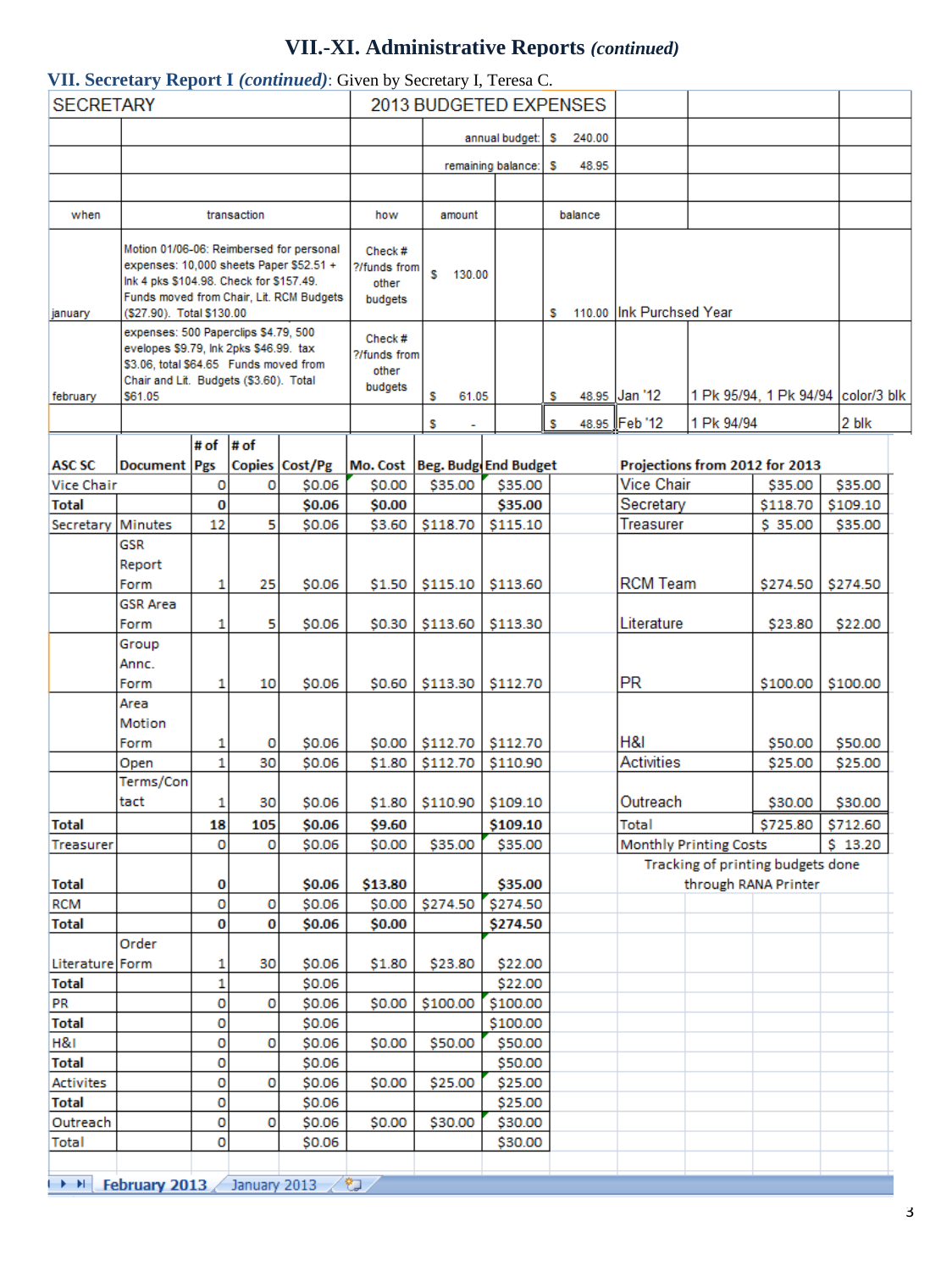# **VII.-XI. Administrative Reports** *(continued)*

#### **VII. Secretary Report II**: None given by Secretary II, Matt R. **No Discussion**

#### **VIII. Chair Report**: None given by Chair, Mark T. (Quarterly):

**Discussion:** (Mark T.) *It is not time for my quarterly report although I would like to state for the record that I attended the PR subcommittee meeting which resulted in these beautiful meeting lists. Thanks Kemper and everybody else that helped.* 

#### **IX. Vice Chair Report**: Given by Vice Chair, Lauchlan P.

First let me thank the area for entrusting me to the duties of vice chair. The church regarding us meeting for the year contacted me; as of our last conversation our space is secure. We were given permission to have the space from 2pm-6: 30pm to accommodate the RCM team's, GSR orientation. This is for the entire 2013 year. As of today the only conflict in the church's schedule is in March. We can still have our time; we will just be moved into the older classroom instead of Fellowship hall.

We DO need to pay rent for the end of the year. The sooner we can take care of that the better.

Thank you for allowing me to serve. Thank you for allowing me to serve. Love and Respect, Lauchlan P. **Discussion:** (Lauchlan P.) *I don't know if we need to submit a motion for this.* (Antoinette B.) *How much is it?* (Lauchlan P.) *I don't know but we can look it up though.* (Mark T.) *Can you just figure that out and write up a motion under budgeted expense? We will have a paper trail and we will just make it happen.*

#### **X. Treasurer I Report**: Given by Treasure I, Antoinette B.

\*Hard copies handed out to Area Body Members, reports not submitted for minutes.

**Discussion:** (Antoinette B.) *Check made for World donation was written to CARNA and it has to made out to World, thus the check has to be voided, and I new check has to be written. We also need to determine how to send this donation World – do we send it to World or does RCM take it to Region and they send it to World, I am unsure.* (Teresa/Greg) *Send it to World, Greg will get you an address.* (Mark T.) *It is on the website.* (Greg G.) *Make it out to NA World Services.*  (Antoinette B.) *So check 1112 will be voided.* (Michael M.) *Under Group Totals that is Group Donations?* (Antoinette B.) *Yes it is.* (Michael M.) *I just added it up and it is \$20 off, it should be \$151, not \$171.* (Antoinette B.) *I will have to figure out where as I did not have that in my total.* (Mark T.) *So you are saying \$171 did go in?* (Antoinette B.) *Yes, Sir* (Mark T.) *Because these group totals are not \$171, these totals add up to \$151.* (Mark T.) *Do you have the 2013 budget?*  (Antoinette B.) *My only questions for the 2013 budget with the RCM Team and I don't have all the totals in from Margret?*  (Teresa C.) *I emailed you the Literature amount on hand, did you get that?* (Antoinette B.) *I need all the hard copy receipts and I asked her last area to give those to me.* (Mark T.) *So the answer to my questions is no, you don't have it?*  (Antoinette B.) *No, I don't.* (Margret) *You do have one hard copy and I didn't even get to make a hard copy for myself.*  (Antoinette B.) *No…*(Margret) *One I did and the rest I have in my according file folder.* (Antoinette B.) *That is not enough for me to give an accurate balance, I have one, I don't have all and I asked for all. I need them all to ensure I am in compliance and in compliance.* (Margret) *I will get you copies then.* (Antoinette B.) *Whenever she can get them to me.* (Teresa C.) *If you give them to me I will scan them and email them to her. Is that okay?* (Antoinette B./Margret) *Yes.*  (Teresa C.) *The amount for the PO Box on your budget you have listed as \$124 for 6 months and next to it you have \$240 for the year, but it should actually be \$248 in that box because this is an annual budget.* (Antoinette B.) *Is that a revision we want to do?* (Teresa C.) *I am asking is that listed in the revision you will be making?* (Antoinette B.) *Yes, I do. When we sat down to do this we were working with…*(Teresa C.) *I was there and I understand where 6 month amount came from, but \$124 times 2 is \$248 not \$240 so I wasn't sure where you were getting number from.* (Antoinette B.) *Okay, not a problem. So I am going to add \$8.* (Mark T.) *The total amount is \$248.* (Antoinette B.) *Okay, \$248 for Literature total. Literature?*  (Teresa C.) *No, PO Box. We pay \$248 a year to have the PO Box.* (Antoinette B.) *I am going to go ahead and make revisions to this so the groups can take it back and vote on it, on an accurate budget so I am just trying to make sure I have it all correct and complete. So this is a point of clarity. \$248 for 6 months for the Post Office Box, correct?* (Mark T.) *No, not correct. \$248 is for the year, not for 6 months.* (Antoinette B.) *Okay so it is going to read \$248 for 12 months. Correct now?* (Mark T.) *Yes.* (Antoinette B.) *So we are going to go with \$900 for RCM budget, it doesn't change.* (Mark T.) *That is my understanding.* (Antoinette B.) *Is that everyone else understanding?* (Michael M.) *Where are you reading that from?*  (Antoinette B.) *I am reading from the sheet I have to revise, so I am asking to make sure what I revise and bring back is everyone else understanding. So I am going to go again. \$248 for PO Box, \$900 for RCM and the only other discrepancy for the Literature.*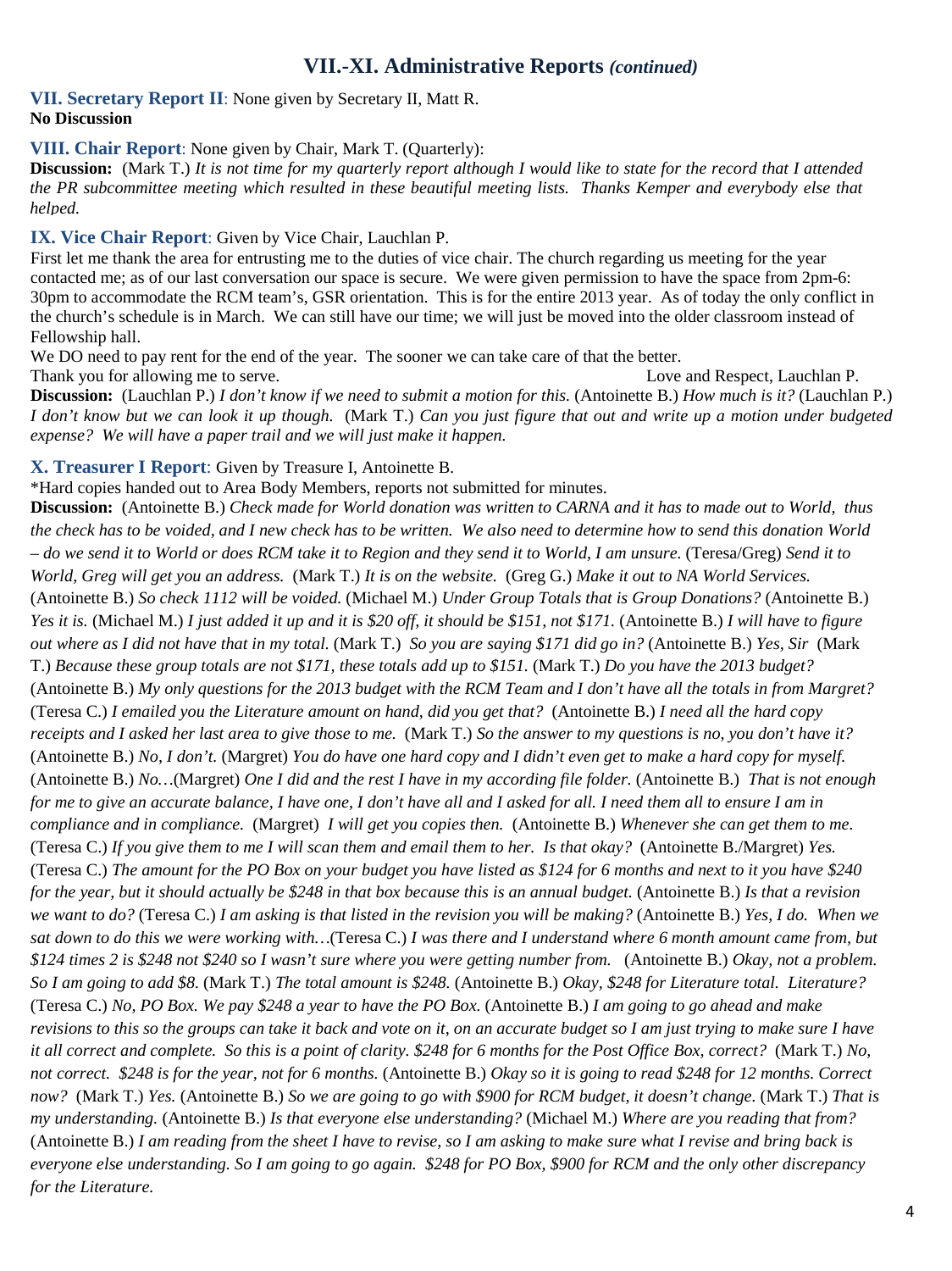## **VII.-XI. Administrative Reports** *(continued)*

#### **X. Treasurer I Report** *(Discussion continued)*:

(Mark T.) *No, there were no discrepancies for the Literature budget. To the best of my recollection it is \$3,000, correct?*  (Antoinette B.) *That is what you said, \$3,000 even.* (Mark T.) *The number at the bottom does not change the budget, it is just an accurate count of what is current and that changes every month. I just want to make this perfectly clear, you do not have a budget for groups to take back and vote on, correct?* (Antoinette B.) *No, I don't that is correct.* (Mark T.) *Okay, I don't guess I am allowed to have an opinion on that but it should have been done a long time ago.* (Michael M.) *Didn't we say at the last area we need to have the budget this area to bring back to groups.* (Mark T.) *That is correct. I sent out an email, I don't know what the date was – imploring the Treasurer I and Treasurer II and copied everyone else finish this budget so it could go back to groups.* (Teresa C.) *The 17<sup>th</sup>.* (Mark T.) *The 17<sup>th</sup>. Did you get that Antoinette?* (Antoinette B.) *Yes, I confirmed.* (Mark T.) *You did get that email?* (Antoinette B.) *I confirmed.* (Mark T.) *But it's not done?* (Antoinette B.) *No, it is not done. (*Mark T.) *Okay.* (Dot G.) *I believe last month someone had said to help out Antoinette said she is new to the position.* (Antoinette B.) *No, don't worry about that. It is too late for that. I am accountable for all that, it should have been in. So I am going to just be straight up and accountable for it, it should have been done. At the end of the day, they have done what they are supposed to do and I was supposed to do what I was supposed to do.* (Michael M.) *Antoinette if you need help, that's fine. We need to get this done. It's not too late. Do you need help? It sounds like your pride is getting in the way and your just saying you don't need help.* (Antoinette B.) *No, excuse me it is not that my pride is getting in the way. At the end of the day the Chairperson said he had sent me the opportunity to get it done. It is not a question of pride it is a question did you do it or did you not. The answer is no, I did not do it. It is not where it needs to be, it just needs to be there. It is about do your damn job.* (Michael M.) *I am just saying do you need help with it?* (Antoinette B.) *No, now I know exactly where to put everything it's just a matter of putting the numbers in. It really is not rocket science and it is not excuse.* (Mark T.) *Anybody else? Randall you got anything? You're not required, I am just asking.* (Randall D.) *No.*

**X. Treasurer II Report**: Randall D. None given.

#### **XI. Regional Committee Member I Report**: Given by RCM I, Greg. G.

Dear ASC,

This is an off month for the RCM Team. The next RSC meeting is Feb. 16<sup>th</sup> in Charlottesville. I will carry this areas conscience regarding the motions sent back to groups last month. I have requested \$27 in motion form for gas to this meeting. 140 miles round trip @ 15 miles/gallon & gas prices @ \$3/gallon.

I have also requested \$53.30 for reimbursement in motion form for copies made for today's GSR Orientation.

RCM's budge as of today is \$874.50, \$80.30 to be subtracted from budget if the motions are passed. This will bring budget balance to \$794.20 for 2013. \$25.50 charged last month for printing taken from the Secretary budget.

The first GSR Orientation was held here today @ 2pm. There were 5 GSRs present & 4 interested others. It was a good start. We will have this GSR Orientation every month before ASC @2pm.

ILS, Greg G. (540) 850-8545 gregg239@yahoo.com

**Discussion:** (Greg G.) *We could use more participation for the GSR Orientation. We will hold this every month for the rest of the year. I would like to thank our Vice Chair, Lauchlan for talking to the church and allowing us to have this, this is fantastic. It will start promptly at 2, next month it will go from 2-3:30 and Area Service starts at 4pm.* (Kemper B.) Okay with *you if I put this information on our homepage.* (Greg G.) *That would be great, in big bold letters.*

**XI. Regional Committee Member II Report***:* None given by RCM II, Rudolph C. No Discussion.

## **XII. Subcommittee Reports**

**A. Activities Report**: Given by Chair, Julie C.

 First of all I would like to thank the ASC for allowing me to be of service. Activities met on January 25, 2013 and about 10 people showed up. We voted on using the monies we made thus far from the T-shirts to buy more for the event on March 9, 2013. We still currently have 6 shirts left for sale at \$10.00; if you would like to purchase one see me or Rudolph C. We also discussed a bonfire for our  $4<sup>th</sup>$  of July weekend, more to be announced; we have some members checking on a facility for the Christmas Eve-Christmas and also for New Years Eve-New Years day holidays.; lastly, we discussed the food to be sold at the speakers jam and in February's subcommittee meeting we will discuss prices, duties and time slots.

 In closing, is attached the proposal for the recording price for our speakers jam. *\*Proposal sent in email with February Minutes to RANA ASC Body.*

**Discussion:** (Mark T.) *You have 6 T-shirts left, how many did you sell?* (Rudolph C.) *Total of 30 T-shirts and we sold 24 thus far.* (Julie C.) *We are doing research to determine how much money we should request for food for the event in March. I am kinda confused about our budget and now I understand it is just \$500. So I do I submit both motions today or just for the recorder?* (Mark T.) *The current budget, which is the 2012 budget is \$500. The proposed 2013 budget is \$1,000. Your saying there is not enough funds to cover it for March?* (Julie C.) *No, I'm not saying that I am saying that I only have the proposal.*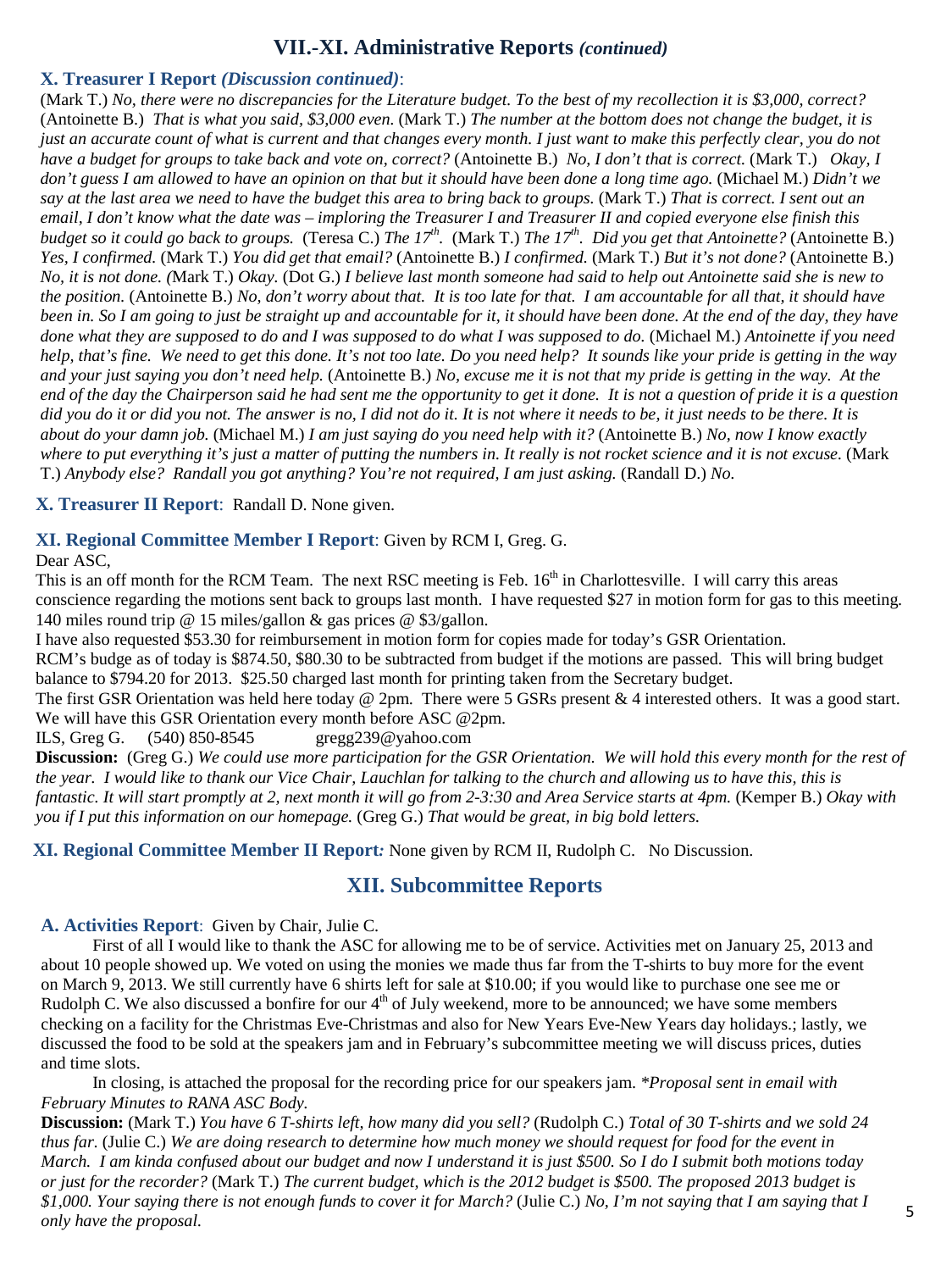# **XII. Subcommittee Reports** *(continued)*

**A. Activities Report** *(Discussion continued)*: (Julie C.) *I know last time I was doing reports we had to have like an itemized list.* (Mark T.) *Yes.* (Julie C.) *I do for the recorder, but I don't for the food and I was kinda like nervous because of the budget. I just want to do it right.* (Mark T.) *Will you be over budget with what you are requesting at this area?* (Julie C.) *No. It's \$150 and we are assuming \$200 for the food.* (Mark T.) *I am going to go out on a limb here and assume you will be okay until we get back the proposed budget. I am asking if you have time for that to occur?* (Julie C.) *It's not until March 9th.* (Mark T.) *We will one more area, just to clarify – Is there currently enough in your budget to have this event?* (Teresa C.) *Is it possible for you to request \$200 for food today and if you are don't need all of it then you can return it and if you need more than you won't have to come out of your personal pocket quite so much prior to the next Area?*

**B. Hospitals & Institutions (H&I) Report**: None given, no discussion.

#### **C. Literature Chair Report**: Given by Chair, Margret D.

I placed and received a literature order on Jan  $25<sup>th</sup>$  for which the total was \$511.30. I had questions from a few groups about the  $5<sup>th</sup>$  edition Basic texts and they are no longer available.

| Literature on hand at the beginning of this ASC was               | \$1,187.60 |
|-------------------------------------------------------------------|------------|
| Lit order placed on $1/25$ was for                                | \$511.30   |
| Total                                                             | \$1,698.90 |
| Lit. sold at Feb ASC was                                          | \$571.85   |
| Current Literature on hand for 2013 Budget Proposal is \$1,127.05 |            |
|                                                                   |            |

**Discussion:**

(Matt R.) *Is there a way for you to provide the literature order for groups to read?* (Margret) *I don't have a way to do that, but what I am trying to do today is write on the receipts is what is on back order. Which today has only been Basic Texts and Just for Today's.*

**D. Outreach Report**: None given, no discussion.

#### **E. Public Relations (PR) Report**: Given by Chair, Kemper B

Good afternoon,

I would like to thank you all for allowing me to serve. PR Met on Sunday, January 13<sup>th</sup> at the normally scheduled time and place. We took a straw poll at the beginning of the meeting regarding the meeting lists. There were a few contributions and adjustments that were very welcomed to become the final product for the meeting list print. The vote at the end of the meeting was unanimous and the meeting lists were ordered. Due to the nature of the new legal paper, the price had risen as expected and was spoken to in the budget meeting. The print with shipping totaled \$127.61 and will be written as a request for reimbursement today out of budgeted expenses. A receipt has been printed and will be turned in with this motion. I have brought the meeting lists to this ASC meeting and will be passing them out to GSR's. I apologize that the folding has not been finished on them. *I greatly appreciate everyone that is help me fold.* 

We also briefly spoke about getting correspondences for RRJ and Probation and Parole to try to set up a meeting in the near future, and are going to be opening up the opportunity for folks to stand in and attend one of these presentations to try to clarify the message of the NA program to the officials and caseworkers of this area. If anyone is interested, please see myself, Dawn R., Corey C., or Lavita D. and ask about how you can help.

Our next meeting will be held at the regularly scheduled time and place on February 10th.

#### In Loving Service, Kemper B. (RANA PR Chairperson)

**Discussion:** (Mark T.) *How many meeting lists did we print?* (Kemper B.) *800.* (Greg G.) *You said request for reimbursement, does that mean you paid for these meeting lists out of your own pocket?* (Kemper B.) *I did.* (Greg G.) *In the future if we have a PR Chair that can't pay for them out of pocket, what is the procedure?* (Kemper B.) *They would estimate*  what they were going to need and then request it at the area previous to when they were going to print. (Greg G.) *I* just *wanted to thank you for fronting the money, but in the future it doesn't have to happen that way so people don't think they have to have money to be in that position.* (Sarah K.) *How does my home group submit and event for PR?* (Kemper B.) *You can come talk to me or send me an email. There are no formal forms.* (Mark T.) *It is suggested that folks be there for the PR Meeting on 2/10.* (Greg G.) *On the new website can we add for groups to be able to post an event for Activities page?*  (Kemper B.) *Yea, I can put on form on there for that. We can discuss that at our next PR Meeting.* 

**F. VRCC Director Report**: None given, no discussion.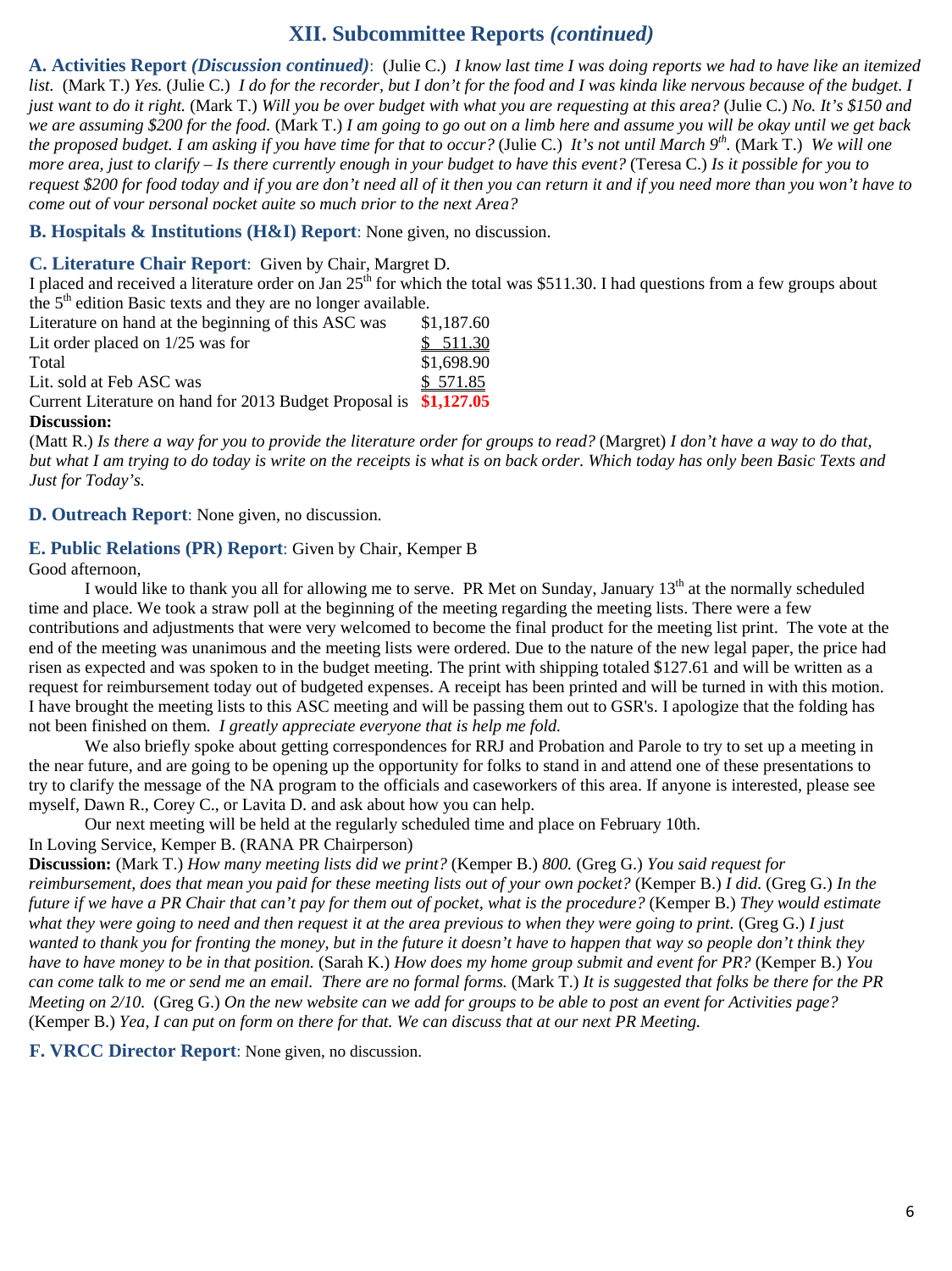# **XIII. Group Service Representative (GSR) Reports**

GSR reports called by Secretary to be read to body.

| <b>HOME GROUP</b>                                                                                                                                                                                                                      | <b>GSR/ALT</b>                                                                                           | <b>DAYS AND TIMES</b><br>OF MEETINGS | # GROUP<br><b>MEMBERS</b> | # AVG. WKLY<br><b>ATTENDANCE</b> /<br><b>NEWCOMERS</b> | <b>GROUP</b><br><b>DONATION</b> | LIT.<br><b>ORDER</b> |  |  |
|----------------------------------------------------------------------------------------------------------------------------------------------------------------------------------------------------------------------------------------|----------------------------------------------------------------------------------------------------------|--------------------------------------|---------------------------|--------------------------------------------------------|---------------------------------|----------------------|--|--|
| 1. Set it Off                                                                                                                                                                                                                          |                                                                                                          | Sun. 7 - 8:15pm                      | $\overline{a}$            | $\blacksquare$                                         | $\overline{a}$                  | $\blacksquare$       |  |  |
| <b>ABSENT</b>                                                                                                                                                                                                                          |                                                                                                          |                                      |                           |                                                        |                                 |                      |  |  |
| 2. Who Wants to Live                                                                                                                                                                                                                   | Michelle G - GSR<br>Alt. GSR - none                                                                      | Mon. - Fri.12 - 1:00pm               | 55                        | $140/5+$                                               | \$0.00                          | \$239.70             |  |  |
| Our group has had an increase in new member attendance, our home group meeting ran smoothly this month, we voted on all motions, and                                                                                                   |                                                                                                          |                                      |                           |                                                        |                                 |                      |  |  |
| nothing new to report at this time. Thank you.                                                                                                                                                                                         |                                                                                                          |                                      |                           |                                                        |                                 |                      |  |  |
| Group Anniversaries: Brandon K. 2 yrs 2/15                                                                                                                                                                                             |                                                                                                          |                                      |                           |                                                        |                                 |                      |  |  |
| 3. In It to Win it                                                                                                                                                                                                                     | Sarah K. - GSR<br>Casey L. - Alt. GSR                                                                    | Mon. 7:00 - 8:30pm                   | 12                        | 60/9                                                   | \$7.30                          | \$67.50              |  |  |
| In It To Win It is having their Annual Spring Fling Celebration on $4/29/13$ @ 4-9pm. Casey L. will be celebrating her 1 <sup>st</sup> year clean during                                                                               |                                                                                                          |                                      |                           |                                                        |                                 |                      |  |  |
| that celebration. There is a talent show, pot luck, speakers and our regularly scheduled meeting. Flyers & T-shirst to come soon. Contacts:                                                                                            |                                                                                                          |                                      |                           |                                                        |                                 |                      |  |  |
| Sarah K. or Billy M.                                                                                                                                                                                                                   |                                                                                                          |                                      |                           |                                                        |                                 |                      |  |  |
| Group Anniversaries: Greg G. – 9 yrs $2/11/13$ , Casey L – 1 yr $4/29/13$                                                                                                                                                              |                                                                                                          |                                      |                           |                                                        |                                 |                      |  |  |
| 4. Hope Fiends                                                                                                                                                                                                                         | Tony $S. - GSR$<br>Kevin S. - Alt. GSR                                                                   | Tue. 7 - 8:15pm                      | 4                         | 30/3                                                   | \$5.00                          | \$41.25              |  |  |
| We did not hold our home group workshop and have done no further planning for it. But we home group members met up outside meeting                                                                                                     |                                                                                                          |                                      |                           |                                                        |                                 |                      |  |  |
| time and space to establish service postions responsibilities and service terms, update our format and discussed concerns using WSC's                                                                                                  |                                                                                                          |                                      |                           |                                                        |                                 |                      |  |  |
| "Building Stong Home Groups Worksheet". Availabe at NA.org - Home>For our members>Issue discussions. We also elected Cory C. as                                                                                                        |                                                                                                          |                                      |                           |                                                        |                                 |                      |  |  |
| our new Secretary! At our group conscience.                                                                                                                                                                                            |                                                                                                          |                                      |                           |                                                        |                                 |                      |  |  |
| Group Anniversaries: Chris R. - 1 year on Feb. 12th                                                                                                                                                                                    |                                                                                                          |                                      |                           |                                                        |                                 |                      |  |  |
| 5. Standing by Recovery                                                                                                                                                                                                                |                                                                                                          | Tue. $7:30 - 8:30$ pm                | $\sim$                    |                                                        |                                 |                      |  |  |
| <b>ABSENT</b>                                                                                                                                                                                                                          |                                                                                                          |                                      |                           |                                                        |                                 |                      |  |  |
| 6. Clean Works                                                                                                                                                                                                                         | Dot G. - GSR                                                                                             | Wed. 7 - 8:00pm                      | 6                         | $45 - 55/3$                                            | \$40.00                         | \$50.00              |  |  |
| Maddie is our new Treasurer. The group is running smoothly, all is well. Still need an Alt. GSR.                                                                                                                                       |                                                                                                          |                                      |                           |                                                        |                                 |                      |  |  |
| Group Anniversaries: N/A                                                                                                                                                                                                               |                                                                                                          |                                      |                           |                                                        |                                 |                      |  |  |
| 7. The Lie Is Dead                                                                                                                                                                                                                     |                                                                                                          | Wed. 7 - 8:15pm                      |                           |                                                        |                                 |                      |  |  |
| ** Absent at Area 2 or more consecutive months**                                                                                                                                                                                       |                                                                                                          |                                      |                           |                                                        |                                 |                      |  |  |
| 8. Start Living Group                                                                                                                                                                                                                  |                                                                                                          | Thu. 7 - 8:00pm                      |                           |                                                        |                                 |                      |  |  |
| <b>ABSENT</b>                                                                                                                                                                                                                          |                                                                                                          |                                      |                           |                                                        |                                 |                      |  |  |
| 9. Freedom from Bondage                                                                                                                                                                                                                | Michael M. - GSR $\vert$ Thur. 8 - 9:00pm                                                                |                                      | 4                         | $10 - 15/1$                                            | \$0.00                          | \$36.00              |  |  |
| Going to contact the church and see if we are really being kicked out. That information was passed to me from another recoverying addict                                                                                               |                                                                                                          |                                      |                           |                                                        |                                 |                      |  |  |
| who no longer attends. The Group has been expressing feelings that they want to stay. There has also been talk in group about changing                                                                                                 |                                                                                                          |                                      |                           |                                                        |                                 |                      |  |  |
| the time from 8:30-9:30p in hopes to increase attendance so there is opportunity to attend both this and the Flatbook Meeting. Could use a                                                                                             |                                                                                                          |                                      |                           |                                                        |                                 |                      |  |  |
| couple more home group members to fill rest of positions. Otherwise group is doing well.                                                                                                                                               |                                                                                                          |                                      |                           |                                                        |                                 |                      |  |  |
| Group Anniversaries: None reported                                                                                                                                                                                                     |                                                                                                          |                                      |                           |                                                        |                                 |                      |  |  |
| 10. Man Up to the<br>Flatbook                                                                                                                                                                                                          | Kemper B. - Rep.<br>Cleo J. - GSR                                                                        | Thur. 7 - 8:30pm                     | 12                        | UNK/5                                                  | \$0.00                          | \$31.50              |  |  |
|                                                                                                                                                                                                                                        |                                                                                                          |                                      |                           |                                                        |                                 |                      |  |  |
| Home Group is still in the process of having a speaker jam entitled "The Ties that Bind Us" "House Rules", TBD. We have partially                                                                                                      |                                                                                                          |                                      |                           |                                                        |                                 |                      |  |  |
| engrafted By-laws yet aren't completely finished.                                                                                                                                                                                      |                                                                                                          |                                      |                           |                                                        |                                 |                      |  |  |
| Group Anniversaries: None reported                                                                                                                                                                                                     |                                                                                                          |                                      |                           |                                                        |                                 |                      |  |  |
| 11. New Beginnings                                                                                                                                                                                                                     | Tee Tee - GSR                                                                                            | Fri. $7 - 8:15$ pm                   | $\,8\,$                   | 30/3                                                   | \$50.00                         | \$50.40              |  |  |
| New Beginnings is doing great! Growing with new home group members and all of our service positions are filled except for Alt. GSR.                                                                                                    |                                                                                                          |                                      |                           |                                                        |                                 |                      |  |  |
| This month we have two celebrations Cory with 6 years on Feb $18th$ and Danielle with 2 years on Feb. $15th$ . Yay! In March we have 2<br>celebrations Fudge 1 year March 15 <sup>th</sup> and Tee Tee 1 year March 24 <sup>th</sup> . |                                                                                                          |                                      |                           |                                                        |                                 |                      |  |  |
| Group Anniversaries: Cory C. 6 years Feb. 8 <sup>th</sup> , Danielle 2 years Feb 15 <sup>th</sup> , Fudge 1 year March 15 <sup>th</sup> , Tee Tee 1 year March 24 <sup>th</sup> .                                                      |                                                                                                          |                                      |                           |                                                        |                                 |                      |  |  |
|                                                                                                                                                                                                                                        | Antoinette B. - GSR                                                                                      | Sat. & Sun. 12 - 1:30pm              | 10                        | 25/5                                                   | \$20.00                         | <b>UNK</b>           |  |  |
| 12. Primary Purpose                                                                                                                                                                                                                    |                                                                                                          |                                      |                           |                                                        |                                 |                      |  |  |
|                                                                                                                                                                                                                                        | $4th$ Sunday in January – Spiritual Breakfast 48 people attended.<br>Group Anniversaries: None reported. |                                      |                           |                                                        |                                 |                      |  |  |
| 13. Experience, Strength                                                                                                                                                                                                               | Reed C. - GSR                                                                                            | Sat. 7 - 8:30pm                      | 15                        | $30 - 35/3 - 5$                                        | \$3.00                          | \$20.50              |  |  |
| & Hope                                                                                                                                                                                                                                 |                                                                                                          |                                      |                           |                                                        |                                 |                      |  |  |
| Potluck Feb. 9 <sup>th</sup> Bring covered dish etc. Welcome home meeting, fellowship and fun.                                                                                                                                         |                                                                                                          |                                      |                           |                                                        |                                 |                      |  |  |
| Group Anniversaries: Tony $-2$ years on $2/16/13$                                                                                                                                                                                      |                                                                                                          |                                      |                           |                                                        |                                 |                      |  |  |
| 14. Clean and Serene                                                                                                                                                                                                                   | Dominic E. - GSR                                                                                         | Fri. 10-11pm                         | 2                         | 15/2                                                   | \$20.00                         | \$20.50              |  |  |
| Group is doing well. We can always use new home group members. Service positions need to be filled and hopefully for an extended                                                                                                       |                                                                                                          |                                      |                           |                                                        |                                 |                      |  |  |
| period of time. We have a unique group where there are less rules and hope that people are a bit more comfortable with sharing and                                                                                                     |                                                                                                          |                                      |                           |                                                        |                                 |                      |  |  |
| opening up.                                                                                                                                                                                                                            |                                                                                                          |                                      |                           |                                                        |                                 |                      |  |  |
| Group Anniversaries: None reported.                                                                                                                                                                                                    |                                                                                                          |                                      |                           |                                                        |                                 |                      |  |  |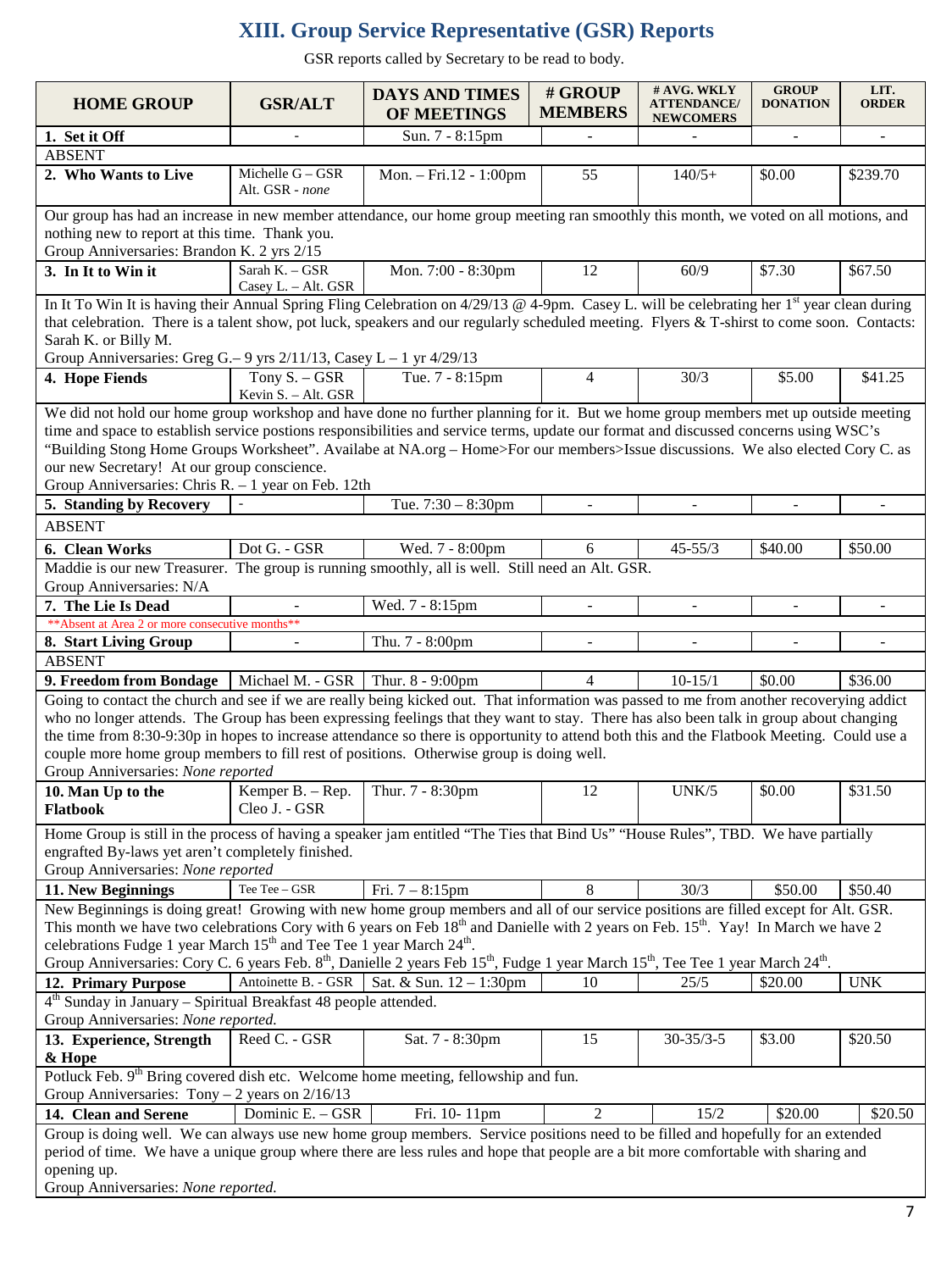# **XIII. Group Service Representative (GSR) Reports** *(continued)*

| <b>HOME GROUP</b>                   | <b>GSR/ALT</b> | <b>DAYS AND TIMES</b><br>OF MEETINGS | # GROUP<br><b>MEMBERS</b> | # AVG. WKLY<br><b>ATTENDANCE/</b><br><b>NEWCOMERS</b> | <b>GROUP</b><br><b>DONATION</b> | LIT.<br><b>ORDER</b> |
|-------------------------------------|----------------|--------------------------------------|---------------------------|-------------------------------------------------------|---------------------------------|----------------------|
| 15. Final Surrender                 |                | Mon., Tue., Fri. & Sat.              |                           | ۰                                                     |                                 |                      |
|                                     |                | $7 - 8:30 \text{pm}$                 |                           |                                                       |                                 |                      |
| <b>ABESENT</b>                      |                |                                      |                           |                                                       |                                 |                      |
| 16. Noon Beginnings                 |                | Sat.-Sun. $12$ -1pm                  |                           |                                                       |                                 |                      |
| <b>ABESENT</b>                      |                |                                      |                           |                                                       |                                 |                      |
| 17. Colonial Beach                  |                | Fridays 7-8pm                        |                           |                                                       |                                 |                      |
| <b>Survivors Group</b>              |                |                                      |                           |                                                       |                                 |                      |
| <b>ABSENT</b>                       |                |                                      |                           |                                                       |                                 |                      |
| <b>18. Beautiful Butterflies of</b> |                | Saturday 10-11am                     |                           |                                                       |                                 |                      |
| <b>Recovery</b>                     |                |                                      |                           |                                                       |                                 |                      |
| <b>ABSENT</b>                       |                |                                      |                           |                                                       |                                 |                      |

# **XIV. 2nd Quorum**

| Legend: $P = Present A = Absent$ |
|----------------------------------|
|                                  |

| <b>HOME GROUP NAME</b>             | P/A | <b>NAME</b>   | <b>POSTION</b> |
|------------------------------------|-----|---------------|----------------|
| 1. Set It Off                      | A   |               |                |
| 2. Who Wants to Live               | P   | Michelle G.   | GSR            |
| 3. In It to Win It                 | P   | Sara K.       | GSR            |
|                                    |     | Casey L.      | Alt. GSR       |
| 4. Hope Fiends                     | P   | Kevin S.      | GSR            |
| 5. Stand By Recovery               | A   |               |                |
| 6. Clean Works                     | P   | Dot G.        | <b>GSR</b>     |
| 7. The Lie Is Dead                 | A   |               |                |
| 8. Start Living Group              | A   |               |                |
| 9. Freedom from Bondage            | P   | Michael M.    | <b>GSR</b>     |
| 10. Man Up to the Flatbook         | P   | Kemper B.     | Rep            |
| 11. A New Beginning Group          | P   | Tee Tee       | GSR            |
| 12. Primary Purpose                | P   | Antoinette B. | GSR            |
| 13. Experience, Strength &<br>Hope | P   | Reed C.       | GSR            |
| 14. Clean and Serene               | P   | Dominic E.    | GSR            |
| 15. Final Surrender                | A   |               |                |
| 16. Noon Beginnings                | A   |               |                |
| 17. Colonial Beach Survivors       | A   |               |                |
| Group                              |     |               |                |
| 18. Beautiful Butterflies          | A   |               |                |

| 2 <sup>st</sup> QUORUM CALL -Must 4 per Bylaws |    |
|------------------------------------------------|----|
| Group Represented                              | 10 |
| <b>Procedural Votes</b>                        | 10 |

# **XV. Old Business**

#### **Regional Motions:**

*A.* **Motion 156-3:** 2 day event *VOTE: Abstaning-4, For-6, Against-0*

#### *Motion – PASSED*

 *Motion – PASSED*

#### **No Discussion**

*B.* **Motion 159-3:** Friendly amendment to include Etta's entire resume.

*VOTE: Abstaning-2, For-8, Against-0*

#### **No Discussion**

*C.* **Motion 159-4:** Potential Candidate submission Form for Sherry V. *VOTE: Abstaning-1, For-9, Against-0*

 *Motion – PASSED*

**No Discussion**

*D.* **Motion 159-5:** Letter of support for the ECCNA *VOTE: Abstaning-1, For-8, Against-1*

 *Motion – PASSED*

#### **No Discussion**

*F.* **Election:** Kim A's nomination as RDA II *VOTE: Abstaning-4, For-1, Against-5*

 *Motion – FAILED*

**Discussion:** *8 For/Against votes to carry vote to Region.*

### **Area Motions:**

E. **Motion 01/06-07:** Maker: Michael M. 2nd by: Bill C.

Establish in bylaws to remove groups off of the meeting list after missing 3 consecutive ASC meetings. **Intent:** To have an accurate meeting list.

*VOTE: Abstain-3, For-0, Against-7 Motion - FAILED*

 $\overline{a}$  **Discussion:** (Antoinette B.) *So that means if they stay on the meeting list and they are here, are they classified as an open meeting?* (Mark T.) *This is a good segue into Open Sharing.* 

# **XVI. Open Sharing**

 (Kevin S.) *My group discussed adding verbiage for clarity to the Motion on removing groups from the meeting list. Either add to Outreach's duties/responsibilities or on a case by case basis to remove a group.* (Mark T.) *Adding a amendment.* (Michael  M./Tee Tee/Sarah K./Casey L./Antoinette B.) *Groups expressed the same, not so cut & dry, not so punishing or dope fending takes 3 ASC meetings to get on the meeting list.* (Mark T.) *The intent was to ensure that a there are no meetings on the list that do not exists.*(Antoinette B.) *If they do not come to Area they stay on the list and it doesn't matter if they are Open or not? groups to come to Area.* (Greg G.) *Have to be a new motion at this point.* (Greg G.) *The 3 meetings was just a guideline as it*  (Mark T.) *No it does not, the motion failed.*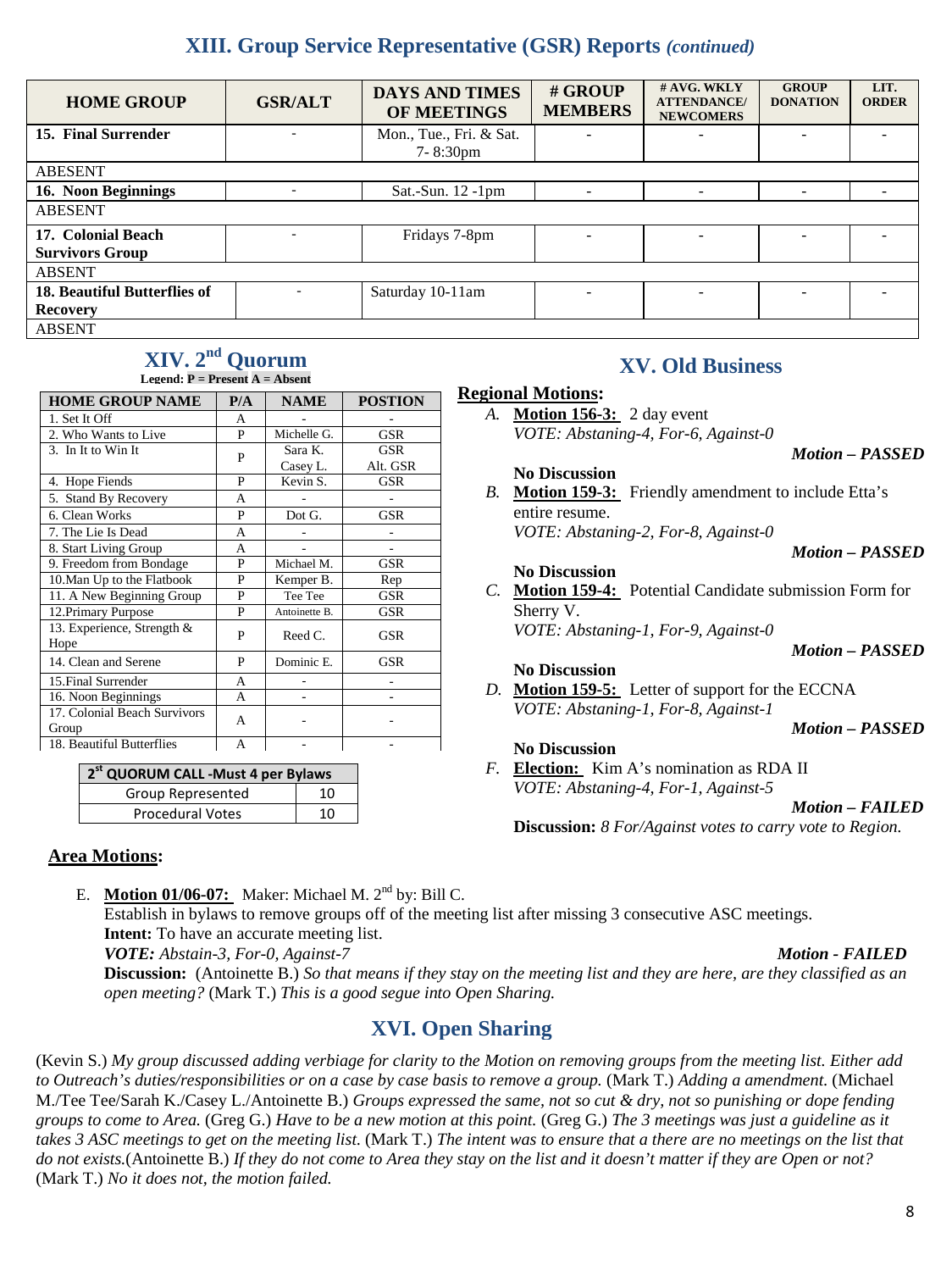# **XVI. Open Sharing** *(continued)*

(Greg G.) *PR and Outreach are currently keeping track of meetings for the meeting list. All we need to do is right a motion to add to either of their duties/responsibilities is to keep an accurate meeting list. This is being done but we do not have anyone specifically assigned to do this per the Bylaws.*

(Dot G.) *To address the ongoing issue of the 2013 Budget, I would ask that by next month's Area we can expect to have that budget.* (Antoinette B.) *Sure, I don't have a problem with that. I will be updating it in the next couple days and getting it to the Secretary so it will be done way in advance so she can have it printed for the next Area.* 

(Kemper B.) *For any groups that did not get the new meeting lists yet, please come up and get them from me before you leave. Let me know what groups as I am keeping track.* 

(Rudolph C.) *I need qualification - if a person is a chair of a subcommittee can they still hold an Alt. GSR position? In the Bylaws it just says under Positions, Section II – Any member of NA may hold one Area level position while holding a pro-temp position and it must be announced at the Group Level.* (Mark T.) *They could hold the position pro-temp indefinitely. To answer your question, temporally they could.* 

# **XVIII. New Business**

#### **Regional New Business Motions:**

| No new Regional Business for February.                                                                                                        |                                                                |
|-----------------------------------------------------------------------------------------------------------------------------------------------|----------------------------------------------------------------|
| <b>Area New Business Motions:</b>                                                                                                             |                                                                |
| Motion 02/03-05: Maker: Teresa C. (Secretary I) 2nd by: *Budgeted                                                                             | *Budgeted – no vote required.                                  |
| Reimbursement for ink, paperclips, envelops and ink -\$64.65 (receipts attached). Leaves \$48.95 in 2013 budget                               |                                                                |
| <b>Intent:</b> To be fully self-supporting.                                                                                                   |                                                                |
| Paid with Check #1117                                                                                                                         |                                                                |
| Paid with Check #1119, receipts attached. Motion 02/03-06: Maker: Greg G. (RCM I) 2nd by: *Budgeted (Dot G.)<br>*Budgeted - no vote required. |                                                                |
| To reimburse Greg G. \$53.30 for copies made for GSR Orientation. Taken from RCM Budget. Current Budget at \$900.                             |                                                                |
| <b>Intent:</b> 7 <sup>th</sup> Tradition                                                                                                      |                                                                |
|                                                                                                                                               |                                                                |
| Motion 02/03-07: Maker: Julie C. (Activities Chair) 2nd by: *Budgeted                                                                         | <i>*Budgeted – no vote required.</i>                           |
| \$150 for recorder for March 9 <sup>th</sup> Speaker Jam. Budget $$500 - 150 = $350$ .                                                        |                                                                |
| Intent: Promote fellowship and be fully self-supporting.                                                                                      |                                                                |
| Proposal from JMC LLC attached.                                                                                                               |                                                                |
| Motion 02/03-08: Maker: Julie C. (Activities Chair) 2nd by: *Budgeted                                                                         | *Budgeted – no vote required.                                  |
| #250 for food for Speaker Jam on March 9 <sup>th</sup> . Budget \$350-\$250. Budget ends at \$100.                                            |                                                                |
| <b>Intent:</b> Promote fellowship and be fully self-supporting.                                                                               |                                                                |
| Note: +Voided \$50 12.02.12                                                                                                                   |                                                                |
| Motion 02/03-09: Maker: Lauchlan P. (Vice Chair) 2nd by: *Budgeted                                                                            | *Budgeted – no vote required.                                  |
| To pay due rent to church \$90 for July-Dec 2012, last paid in June 2012 (\$30). \$90 will pay up rent until March 2013.                      |                                                                |
| <b>Intent:</b> Budgeted, be fully self-supporting                                                                                             |                                                                |
| Paid with Check #1122                                                                                                                         |                                                                |
| Discussion: We will pay for April-June in March to get back on schedule as we typically pay 3 months in advance.                              |                                                                |
| Motion 02/03-10: Maker: Kemper B. (PR Chair) 2nd by: *Budgeted                                                                                | *Budgeted - no vote required.                                  |
| To reimburse PR Chair for amount paid to purchase meeting lists for RANA \$127.61 (receipt provided).                                         |                                                                |
| <b>Intent:</b> To be accountable and fully self supporting to enable the area to have meeting lists.                                          |                                                                |
| Paid with Check #1118                                                                                                                         |                                                                |
| Motion 02/03-11: Maker: Sarah K 2nd by: Michael M.                                                                                            | <i>*To be voted on by groups and brought back to March ASC</i> |
| To have Outreach go to meetings not represented at area 3 consecutive times and report at area.                                               |                                                                |
| *Amendment made by Michael M. Add to Article 6 Section 4 Letter I of RANA Bylaws.                                                             |                                                                |
| Intent: To maintain accurate meeting list                                                                                                     |                                                                |
| Motion 02/03-12: Maker: Sarah K 2nd by: Michael M.                                                                                            | <i>*No vote required - ruled out of order</i>                  |
| Add under Article 6 Section 5 PR Chairs Duties to maintain and update meeting lists.                                                          |                                                                |
| <b>Intent:</b> To maintain an updated meeting list                                                                                            |                                                                |
| <b>Discussion:</b> (Kemper B.) Letter $J$ – this is already exists in Bylaws. This was an issue in the past because the 3 ASC meeting         |                                                                |
| attendance to get on the list was not listed under PR. (Greg G.) I was incorrect before as I skipped over Letter J. I agree this              |                                                                |
| motion should be ruled out of order and the previous motion adding duties to Outreach, it would need to be amended to have this               |                                                                |
| added to the Bylaws.                                                                                                                          |                                                                |
| Motion 02/03-13: Maker: Greg G. (RCM I) 2nd by: *Budgeted                                                                                     | *Budgeted – no vote required.                                  |
| To give \$27 to RCM for gas to $160th RSC$<br>Intent: 7 <sup>th</sup> Tradition                                                               |                                                                |
|                                                                                                                                               |                                                                |